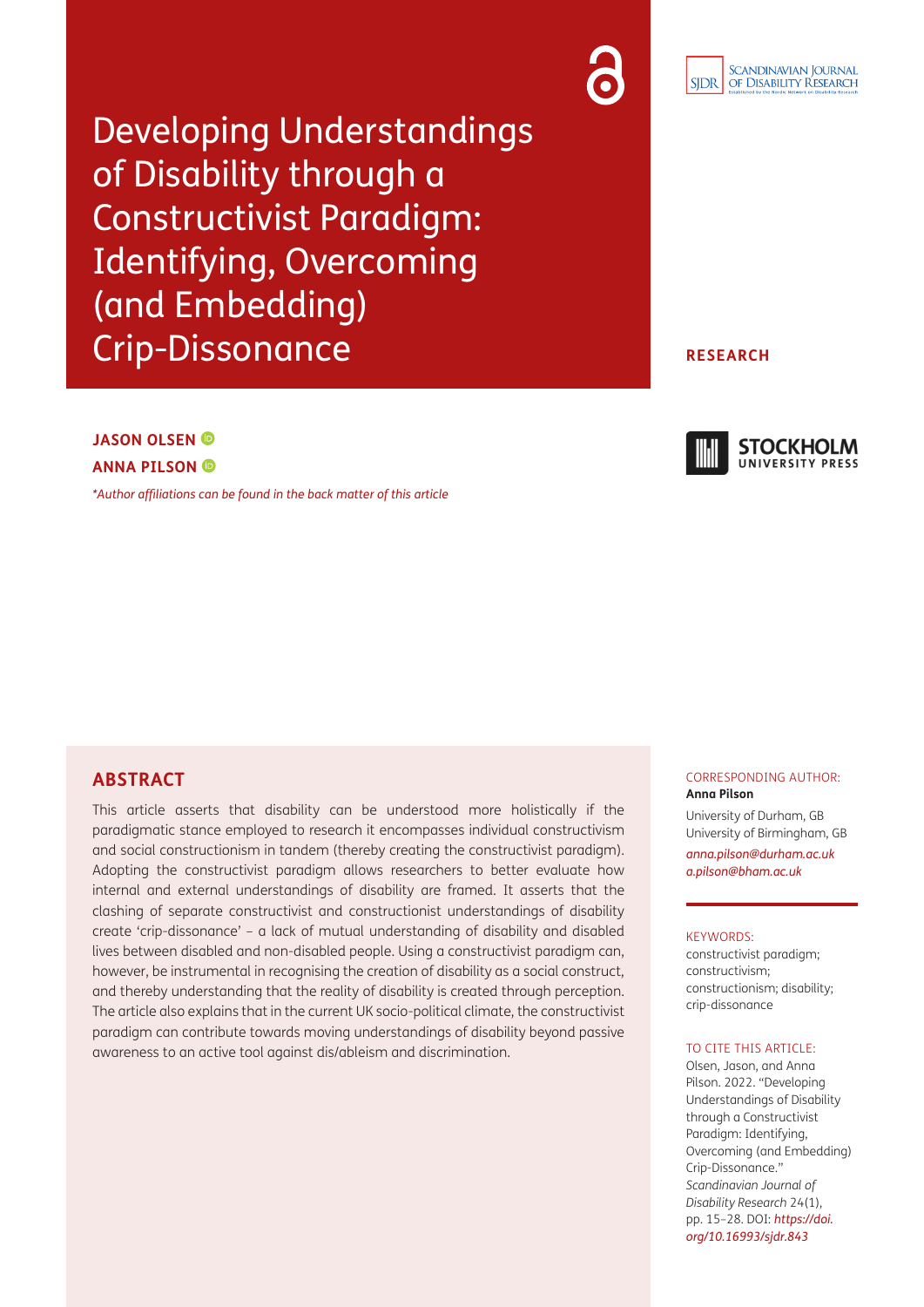### **INTRODUCTION**

This article explores the complex interactions between the ways that disability is constructed and experienced. It promotes the simultaneous adoption of both facets of the constructivist paradigm (i.e., social constructionism and individual constructivism) by disability researchers in order to develop holistic understandings of disability. In doing so, it recognises the interplay between individual interpretation and shared understanding, the private versus social self, and the politics of impairment versus socio-environmental disablement.

We define the constructivist paradigm as encompassing two key constructive theories:

The first, personal construct theory, was first described by Kelly [\(1963\)](#page-12-0) and emphasizes individual reality or interpretation of the world. The second, social construct theory, major proponents of which were Berger and Luckmann ([1966\)](#page-10-1) emphasizes the influence of society, culture, and social environment on reality [\(Al-Saggaf & Williamson 2006:](#page-10-1) 7).

Therefore, we understand the constructivist paradigm as encompassing both social constructionism and individual constructivism, also recognising that constructivist theory inhabits a continuum [\(Raskin 2002](#page-12-0)). In this article, we aim to delineate our understanding of the constructivist paradigm and its utility in the process of constructing understandings about disability. We also acknowledge that the evolution of constructivism and social constructionism has resulted in their mutual theoretical alignment in viewing 'knowing and learning as embedded in social life' [\(Charmaz 2014: 14\)](#page-11-0).

Grue [\(2016\)](#page-11-0) advocates that the social meaning of disability should be studied further, given that understandings of disability are 'undermined by narrow construals of the category of disability, and a social meaning connoting marginality and exclusion' [\(Grue 2016: 962](#page-11-0)). This paper, while wholeheartedly concurring with Grue, suggests that the key to holistically understanding disability is utilising both individual constructivism and social constructionism simultaneously. Doing so helps not only to reframe the historical societal congruence between disability and deviance (Susman 1994) to reduce stigma, but also responds to Grue's [\(2016: 963\)](#page-11-0) call for research that helps understand the way in which 'people identify with or identify others as members' of a universal disabled category, or as having an illness or impairment.

Gergen [\(2001: 2\)](#page-11-0) regards social constructionism as an 'intellectual sinew' that weaves through and flexibly binds together the critical disciplines of the social sciences. Therefore, it surely follows that social constructionism should be at the heart of Critical Disability Studies (CDS), an academic field that consistently and reflexively asks: 'Who are disabled people, and who should speak for them?' ([Albrecht et al. 2001: 2](#page-10-1)). On the other hand, Gallagher ([2004: np\)](#page-11-0) attests that constructivism is more 'consistent with the aim of disability studies to confront the oppression and marginalization of people with disabilities, particularly with regard to their right to define who they are and their liberty to speak for themselves'. This paper argues instead that CDS scholars must underpin their research and practice by combining *both* theoretical standpoints to create an overarching and all-encompassing constructivist paradigm. Such an approach can bridge gaps in the understanding of the disabled experience, especially those that can exist between disabled and non-disabled people. This is achieved through addressing a phenomenon that we term 'crip-dissonance'.

### **CONSTRUCTING THEORETICAL UNDERPINNINGS**

### **DIFFERENT REALITIES FOR DIFFERENT PEOPLE**

There are varying interpretations of precisely what individual constructivism and social constructionism embody. These depend on the field of study in which it resides, whether it is cognitive or social, and what ontological and epistemological approaches are utilised in conjunction with it. This paper does not have the scope to provide an in-depth exploration of the distinctions between these numerous theoretical standpoints. Rather it attempts to briefly outline a conception of the paradigmatic similarities and differences, acknowledging the complexities and shifting understandings and applications in order to contextualise current creations of disability and to conceptualise a means to challenge 'inaccurate' compositions.

Olsen and Pilson **16** *Scandinavian Journal of Disability Research* DOI: [10.16993/sjdr.843](https://doi.org/10.16993/sjdr.843)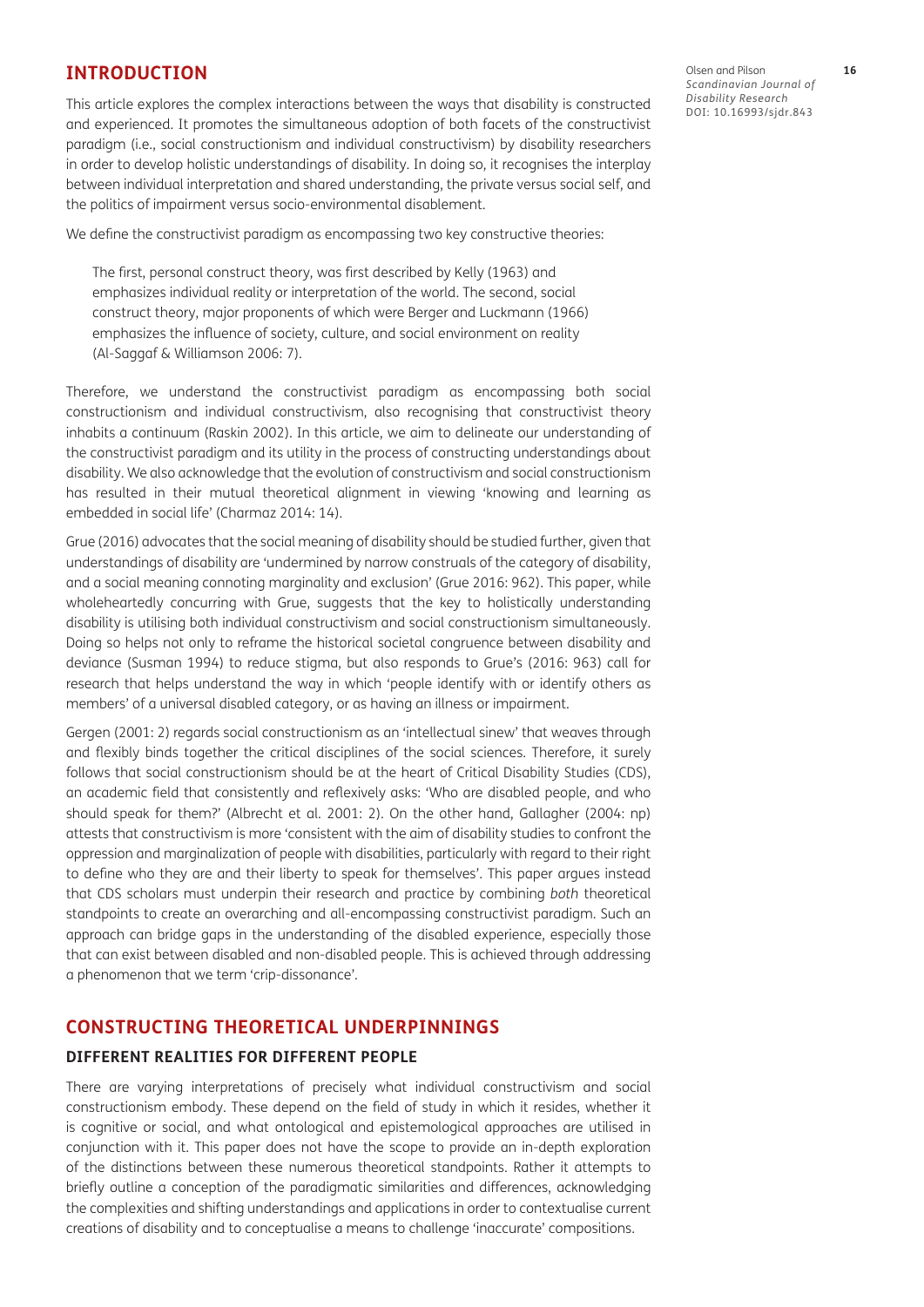We wish to delineate between individual constructivism and social constructionism to acknowledge the 'variety and heterogeneity both within and between them' ([Young & Collin](#page-13-0)  [2004: 374](#page-13-0)). We also acknowledge the existence of a continuum of 'constructivisms', to borrow Raskin's [\(2002\)](#page-12-0) pluralisation of the term. We do not ascribe to radical constructivism, which 'posits a highly individualistic approach [to knowledge development] without reference to social interaction, contexts, and discourses' ([Young & Collin 2004: 376](#page-13-0)). Rather we ascribe to a more Piagetian [\(1952\)](#page-12-0) notion of (individual) constructivism, which bridges these iterations recognising that individual construction is influenced by social interaction.

Therefore, our understanding of the constructivist paradigm (i.e., individual constructivism *and* social constructionism) intimates that both factions share an ontological belief that reality is created through lived experiences and interactions with others. Both theories support that no single true reality exists and that any perceived reality is co-constructed with others and shaped by their own lived experience (i.e., relativism). As such, whichever tenet employed, reality and knowledge are subjective. Although individual constructivists emphasise the internal workings of the mind to create reality, social constructionists emphasise the interactions of people to do so ([Sommers-Flanagan 2012\)](#page-13-0).

The many overlaps of individual constructivism and social constructionism may be what led Dean to state that, 'there is no clear delineation of what we are talking about when we speak of "constructionism" and "constructivism"' ([Dean 1998: 182](#page-11-0)). Raskin and Bridges ([2004](#page-12-0)), however, vehemently disagree and state that there is not only a distinction, but that if one wishes to be considered a true social constructionist, they must reject the idea of individual constructivism. This is because, in their conception, true constructionists understand that it is *only* through social interaction that meaning is made, and it is through these relational processes that we form a sense of individuality ([Raskin & Bridges 2004\)](#page-12-0). However, we contest that it is the distinction between these theories that can actually make them stronger when they are united, rather than divided. Only by combining the 'private/social split that has divided constructionism and constructivism' identified by Raskin and Bridges ([2004: 15\)](#page-12-0) can more holistic understandings of disability be created.

## **CONSTRUCTING AND DECONSTRUCTING DISABILITY**

### **THE SOCIAL CONSTRUCTION OF DISABILITY**

Disability has been seen as a social construct, rather than simply pathologised/medicalised [\(Kitchin 1998](#page-12-0)) for over four decades. A major contributing factor to this was the creation of the social model of disability. Emerging from a group of disabled activists (Union of the Physically Impaired Against Segregation, or UPIAS) in 1974, the social model of disability made a clear distinction between what constituted an impairment and what constituted a disability. They defined impairment as:

Lacking part of or all of a limb, or having a defective limb, organ or mechanism of the body; and disability as the disadvantage or restriction of activity caused by a contemporary social organisation which takes no or little account of people who have physical impairments and thus excludes them from participation in the mainstream of social activities (UPIAS 1975: 20).

They particularly noted that 'physical disability is, therefore, a particular form of social oppression' (UPIAS 1975: 20). Oliver and Barnes ([2012](#page-12-0)) also emphasised the power that the social model brings to bear on society. This model emphasises that if disability is a social construction, attention can be shifted 'to disabled people's common experiences of oppression and exclusion and those areas that might be changed by collective political action and social change' ([Oliver](#page-12-0)  [& Barnes 2012: 22\)](#page-12-0). The identification of which provides opportunities for removing barriers to inclusion and resisting socially oppressive policies.

Shakespeare ([1998\)](#page-13-0) partially agrees with Oliver and Barnes' sentiments and the revolutionary importance of the social model of disability. He concedes that this social constructionist approach to disability does indeed transform the status of disabled people, and that the idea of disability as a social creation serves to mobilise disabled people under a positive self-

Olsen and Pilson **17** *Scandinavian Journal of Disability Research* DOI: [10.16993/sjdr.843](https://doi.org/10.16993/sjdr.843)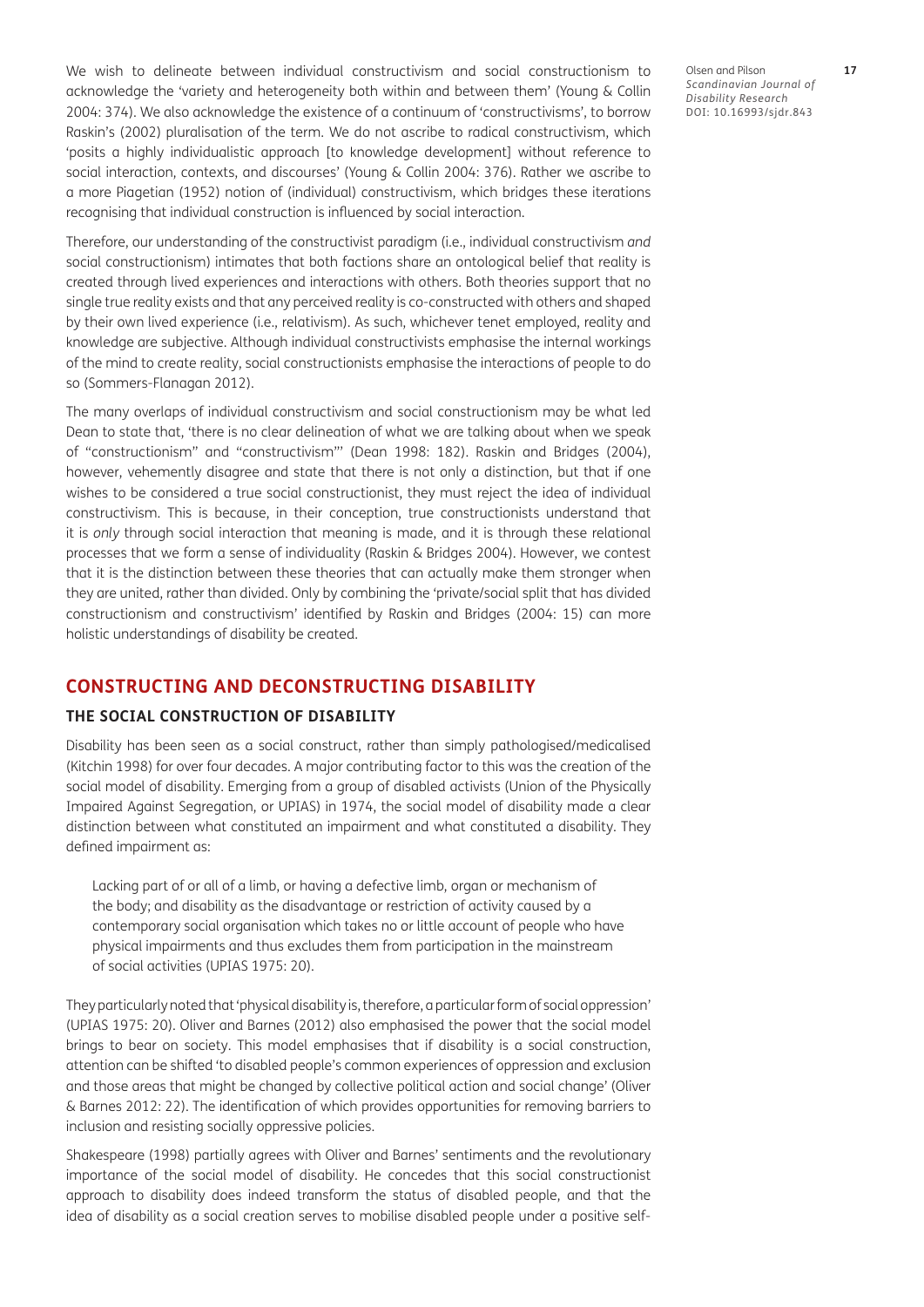identity which places the impetus for change on society. However, he states that by doing so, in such an absolute form, the role that impairment plays in the social experience of disability is denied [\(Shakespeare 1998\)](#page-12-0). Shakespeare makes the point that impairment and the social construct of disability are interlinked – so much so, that in some circumstances one cannot be addressed without addressing the other. As Morris has stated: 'we *are* different' ([Morris 1993](#page-12-0): 17, emphasis in original) and it is okay for disabled people to both demand to be integrated into their communities and to be explicit about how they are different from the non-disabled world. Hosking ([2008\)](#page-11-0) also recognises the role of difference, stating that disability is the perfect example of Martha Minow's (1990) 'dilemma of difference', which occurs when it must be decided if difference should be handled by acknowledging it or ignoring it [\(Hosking 2008\)](#page-11-0).

This is a core issue for many disabled people, in part because their external and social experiences and internal 'realities' can be heavily influenced by the acknowledgement and/or disclosure of their impairment, for example when requesting reasonable adjustments in the workplace. In this scenario, the disabled person's internal constructivist understanding of themselves and the needs of their impairment contributes to their decision to disclose their disability – even if it may lead to heightened stigma or prejudice in the workplace. This disclosure may then either be challenged or be accepted by the employers through their own social constructionist understanding of the disability, their legal obligations, and so on.

Therefore, while researching disability, one must be cautious not to take the posture that disability is simply a 'myth'. Because if disability were a social construct alone, and did not truly exist at all (i.e., in the form of impairment), it could not be further addressed. Thus, an external change, based on learning through social interaction is required (i.e., a social constructionist approach) to address the barriers that social and physical environments can present, as opposed to changing negative internal perceptions (individual constructivism) alone. Without using both facets of the constructivist paradigm in building knowledge about disability, changing people's ableist and exclusionary practices and attitudes, let alone making any claims as to why disability matters [\(Hartigan 2005\)](#page-11-0), would be impossible.

This may contribute to why, as Grue [\(2016: 959](#page-11-0)) states, some disabled people prefer to identify as 'a member of impairment-specific or illness-specific categories', rather than ascribing to the category of disability as a wider label. This approach allows them to not only share 'realities' with those who have similar internally constructed 'realities,' but also to combine their power to challenge social constructions of their disability in the eyes of the law, so that they can access financial and structural support created by systems that medicalise disability through social constructionism.

In using a combined constructivist paradigm in (critical) disability research, one can more comprehensively examine the delineations between interpretations of what having an impairment, and what being disabled, means to those with impairments who are disabled by attitudes, social policies, practices, and legislation. It can afford researchers a more 'complete understanding of disability and impairment as social concepts, with recognition for individual experiences of the body over time and in variable circumstances (Crow, 1996)' [\(Goethals, De](#page-11-0)  [Schauwer & Van Hove 2015: 79–80\)](#page-11-0). It allows us to capture both the 'insider and outsider' [\(Linton 1998: 2](#page-12-0)) understandings of disability and impairment, resulting in a more holistic evaluation that brings together the embodied experience of impairment and the social barriers of disability. The constructivist paradigm encourages us to situate disability 'at the intersection of biology and society and of agency and structure…[it] cannot be reduced to a singular identity: it is a multiplicity, a plurality' ([Gabel & Peters 2004: 588](#page-11-0)). To capture disability's multivalent identities, we need to understand the different ways it is constructed *within and between* individuals (both disabled and not) and consider influences on its internal and external constructions.

### **CONSTRUCTIVISTS REBEL AGAINST CONSTRUCTED BELIEFS**

So how can a combined constructivist understanding of disability (i.e., embracing both individual constructivism and social constructionism) tell the 'whole story'? This is where the importance of disabled and non-disabled people interacting and inter- and intra-personally building knowledge of disability is crucial. As Jones [\(1996: 350\)](#page-12-0) states:

Olsen and Pilson **18** *Scandinavian Journal of Disability Research* DOI: [10.16993/sjdr.843](https://doi.org/10.16993/sjdr.843)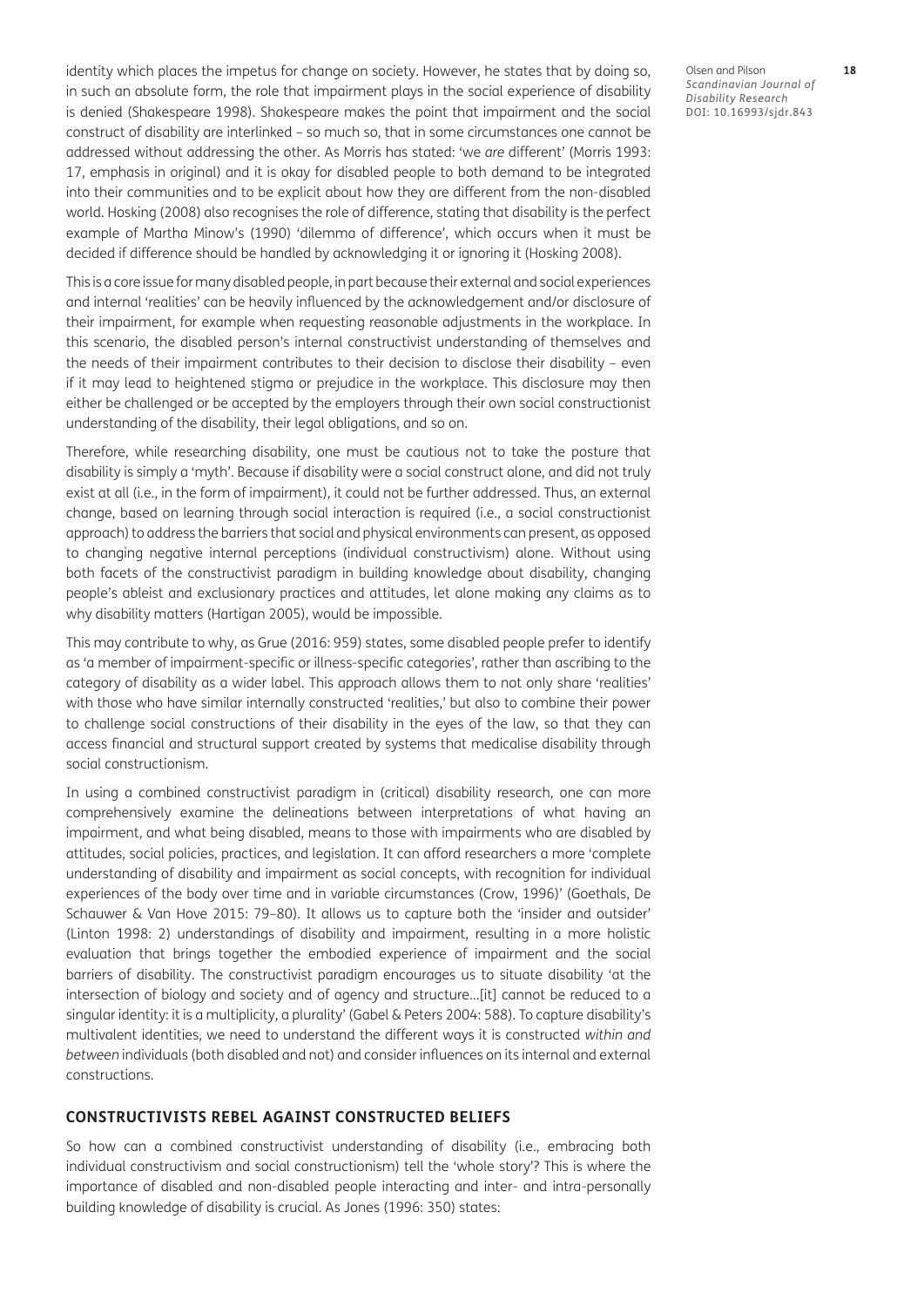To explore disability as a socially constructed phenomenon requires that the analysis be expanded to include both those with disabilities and those without. This perspective depends upon an understanding that much of what is believed about disability results from meanings attached by those who are not disabled and challenges the assumptions upon which those meanings rest.

However, if it is as Lynch claims, and 'nothing could be more definitive of constructivism than the thesis that social identities depend on audience ascriptions' ([Lynch 1998: 14](#page-12-0)), then what does it mean for those with disabilities who refuse these ascriptions? What does it mean if they freely accept them?

External social understandings of disability by non-disabled people can be highly conflictive with the internal understandings and knowledge of what it means to live with a disability by disabled people. This has been evidenced in both social discourses and academic circles, with the prevalence of deficit narratives expounded by popular culture and the Media, such as the 'pity/heroism trap' [\(Shelton 2017: np](#page-12-0)), and academia's pedestalisation of 'accepted, and accept/able, expertise' [\(Pilson 2020: np](#page-12-0)) both serving to undermine disabled people's lived experience as a source of understanding disability. This categorisation of disabled people into an outgroup can be a rapid, automatic, and nonconscious process [\(Reskin 2000\)](#page-12-0), which hides from the perceiver the violence that their perception of someone as different [\(Siebers 2001\)](#page-13-0) can have upon the person they are encountering.

The constructivist paradigm can therefore facilitate opportunities for disabled people to identify and then make visible 'shadow barriers' – that is, 'barriers that "shadow" disabled people's daily lived experiences. These are often invisible to non-disabled people but are ever-present in disabled people's lives' ([Olsen et al. 2020: 266](#page-12-0)). By doing so, non-disabled people are able to better understand the pressures and constraints inherently faced by disabled people in society, and thereby allow them to question previously held assumptions that disabled people are ashamed of their disability; see their disability as a burden; believe their life is not worth living; desire to be normal and whole; are suffering; live empty lives; and always share the same attitude towards disability as non-disabled people [\(Morris, 1993\)](#page-12-0). Mutual social agreement may not always be reached, yet such encounters serve to emphasise that each subjective 'reality' exists.

Garland-Thompson ([2012](#page-11-0)) argues for the conservation of disability, rather than its removal or erasure. She states disability can provide an 'epistemic tool' in helping to disrupt dominant societal narratives. She goes on to suggest that 'our bodily form, function, comportment, perceptual apprehension, and way of mind shape how we understand our world' (2012: 345). This, therefore, suggests that disabled people are automatically using a constructivist paradigm to further understandings of disability simply through their existence. For Garland-Thompson, the embodied experience of disability automatically influences intrapersonal understandings of disability for the individual. Therefore, embracing an individual constructivist stance, cannot be avoided. Through reflexive experience, disabled people can decide whether to accept or reject social beliefs and perceptions, if they are known not to comport with what they have learned from their lived experience. At the same time, if disabled people actively engage in constructing understandings of disability mutually (via a social constructionist stance), then positive outcomes can be produced, wherein disabled people can (re)understand their own experiences via an external lens, thus (in the best-case scenario) allowing disabled people to reframe self-stigmatisation or internalised ableism.

However, when the lived experience of the disabled person is antipode to the ideological reality that they are presented with by the non-disabled person, a dissonance is created. This may occur because ideology 'serves to hide the interests of dominated groups from themselves [creating a] … false consciousness' ([Harvey 1990: 24](#page-11-0)). The removal of this dissonance in this scenario then would require convincing disabled people that they are indeed suffering and that their lives are not worth living – a belief that some argue is often relayed in social interactions. Or conversely, by convincing non-disabled people that disability is a social construct and their interpretation of it is inaccurate, thereby developing ontological authenticity ([Lincoln & Guba](#page-12-0)  [1985](#page-12-0)). Unfortunately, resolution of dissonance tends to be achieved by the former and not the latter. Goodley ([2014](#page-11-0)) argues that the narrative currently conveyed in societal tropes is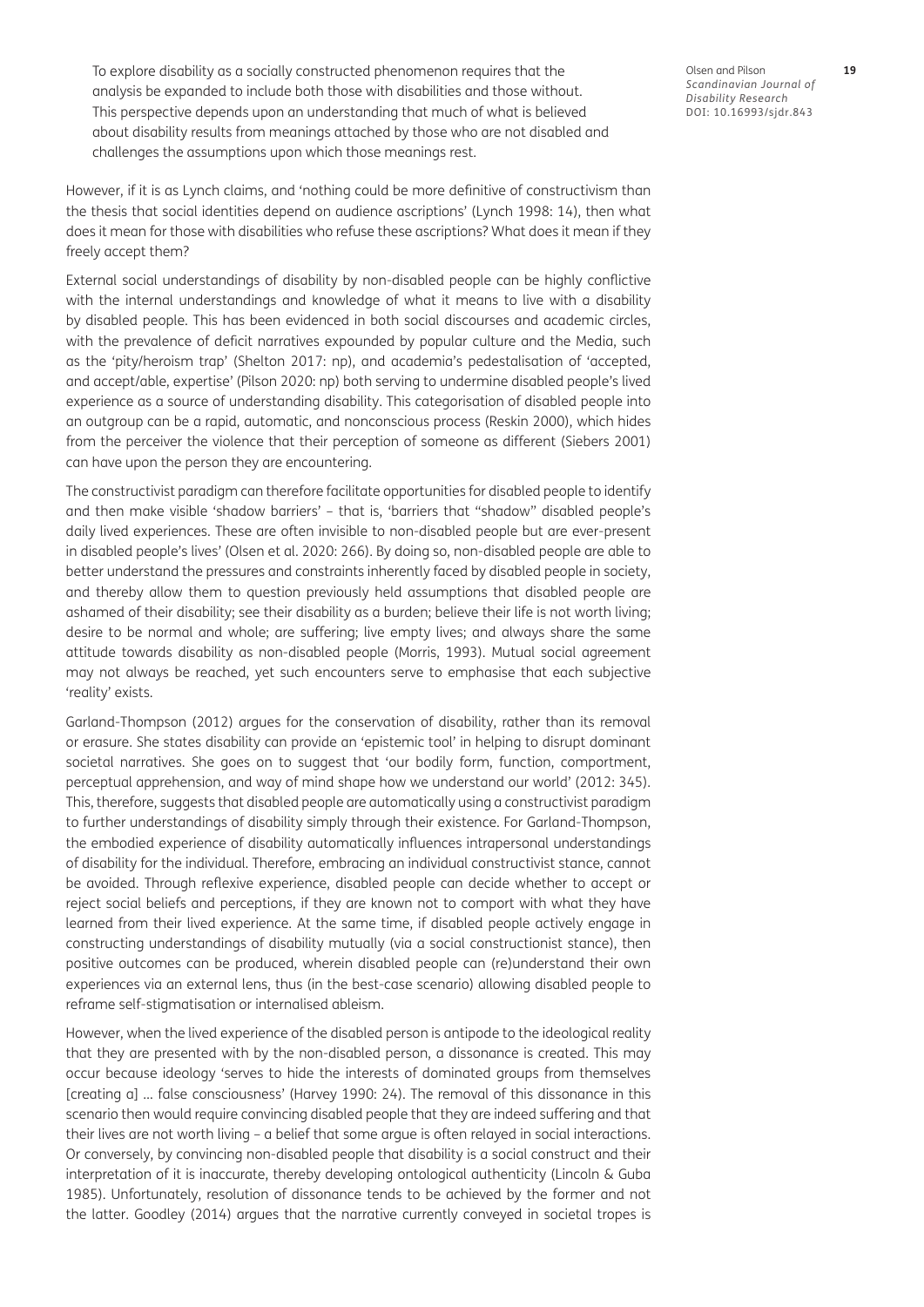one that implies disabled people are not welcome in social spaces – that they don't belong. Unfortunately, the belief that they are not welcome is something that disabled people often come to recognise and internalise.

This raises the question: does the dissonance occur due to non-disabled people being dominated by a false narrative that says that disability demands exclusion? One that 'serves to conceal contradictions … [and] that renders myths natural' ([Harvey 1990: 198](#page-11-0))? Oliver and Barnes ([2012](#page-12-0)) postulated that this might be the case, because there are strong economic reasons in capitalist societies to keep disabled people excluded from mainstream society. This theory would support the reification and embedment of ableist ideologies in society, especially given the current political climate in which disabled people are actively positioned by government policy as second-class citizens, perpetuating the exclusionary status quo. Such issues once again emphasise why it is imperative to apply both individual constructivist and social constructionist underpinnings to research. It is the unbridged space between these two approaches to reality that creates a vast schism between the understandings of disability held by the disabled and the non-disabled. This chasm is where 'crip-dissonance' is found.

# **THE CONSTRUCTION OF CRIP-DISSONANCE**

### **THE CREATION AND MANIFESTATION OF CRIP-DISSONANCE**

Crip-dissonance emerges when there is a simultaneous convergence of disability, a violation of expectations, and the presence of cognitive dissonance (see **[Figure 1.1](#page-5-0)**). Expectation, or the belief that something will occur, is a standard process that consistently occurs in one's mind. This constant envisioning of future events impacts our decisions and overall behaviours ([Bubic](#page-10-1)  [et al. 2009\)](#page-10-1). When there is a difference between what is expected to occur and what actually happens, cognitive dissonance ensues. Festinger's ([1957](#page-11-0)) cognitive dissonance theory suggests that people experience feelings of discomfort when they hold two inconsistent cognitions or even when there is an inconsistency between our cognition and our behaviour [\(Yousaf &](#page-13-0)  [Gobet 2013](#page-13-0)). This theory goes on to propose that individuals seek to eradicate this incongruity [\(Yousaf & Gobet 2013](#page-13-0)) in order to remove this discomfort. For non-disabled people, the root of this dissonance may stem from their lack of schema. Piaget [\(1952: 7](#page-12-0)) defines a schema as: 'a cohesive, repeatable action sequence possessing component actions that are tightly interconnected and governed by a core meaning.'



In Piaget's view, schema provide the building blocks of knowledge. Wadsworth ([2004\)](#page-13-0) explains these schemata in a more simplistic way: asking the reader to consider them as index cards of data which are filed in the brain. Each card provides an individual with how they should react to incoming stimuli based on previous experiences. Unfortunately, for disabled people, when many non-disabled people seek to access their 'response to disability' card, it is absent from the non-disabled person's card catalogue, due to a lack of prior meaningful interaction with disabled people.

This inconsistency can be seen when the different realities between disabled and non-disabled people collide. Here, a violation of expectations, in conjunction with cognitive dissonance, create 'crip-dissonance.' This can occur because a non-disabled person meeting a disabled person in the social sphere may feel their expectations have been violated. This violation

<span id="page-5-0"></span>**Figure 1.1** Lived Experience Versus Social Narrative. The image shows a wheelchair user on the left-hand side at the beginning of a line graph that, instead of progressing directly horizontally, dips in the middle to represent a chasm where 'crip-dissonance' occurs. This side of the line is labelled: 'Reality of Disability – lived experience'. On the right, at the other end of the line, a non-disabled person stands. This side of the line is labelled: 'Reality of Disability – Social Narrative'.

Olsen and Pilson **20** *Scandinavian Journal of Disability Research* DOI: [10.16993/sjdr.843](https://doi.org/10.16993/sjdr.843)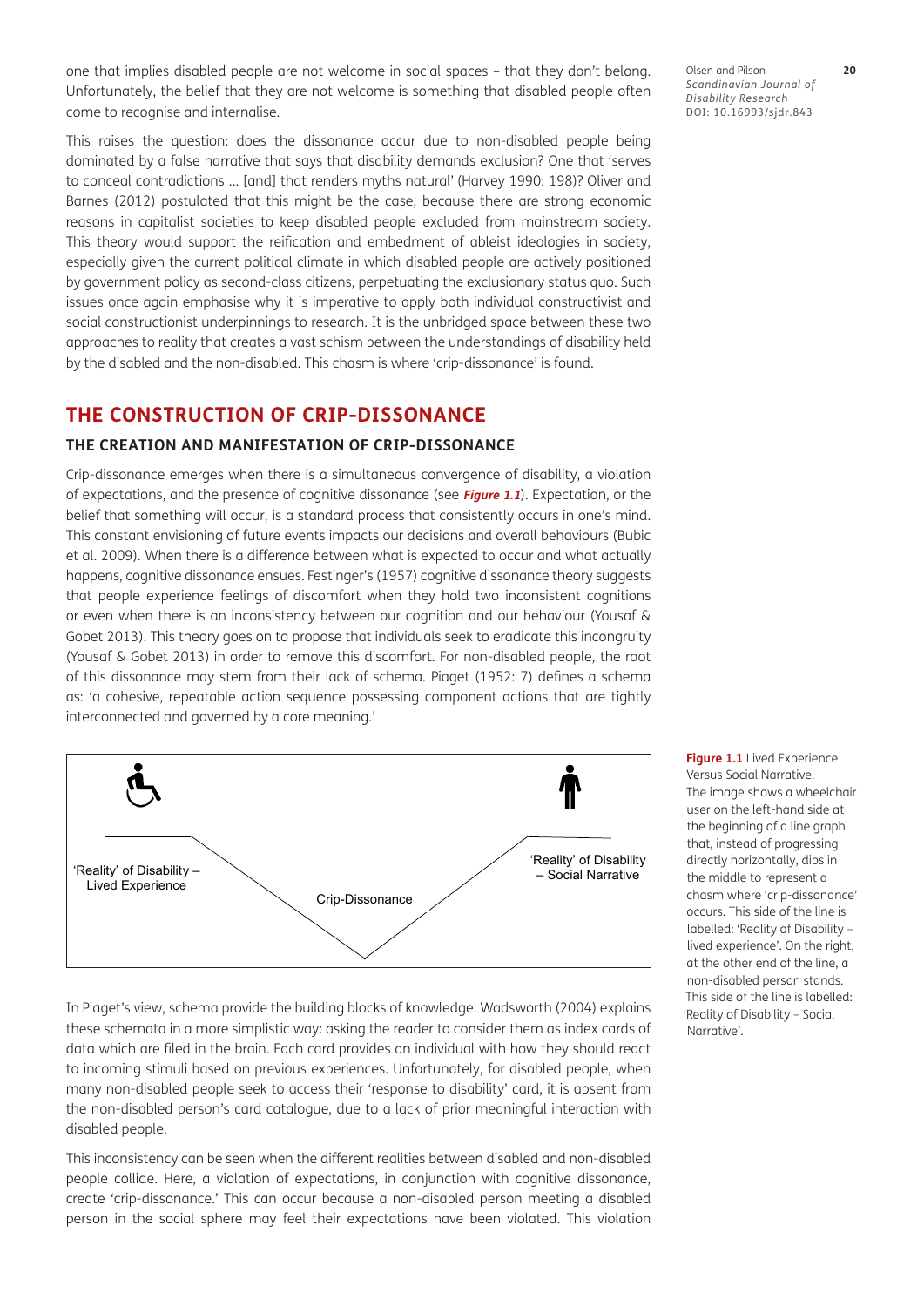may be further exacerbated if they are required to interact with the disabled person through forced compliance behaviour. This behaviour occurs when someone is forced to do something publicly that they really do not wish to do privately [\(McLeod 2018\)](#page-12-0). For some non-disabled people, interacting with someone whom they often do not expect to find in public, along with the forced compliance to interact with a portion of society they may have little experience interacting with, can create fear.

As a result, the non-disabled person's stereotypes and fear-related expectations ([Gollwitzer](#page-11-0)  [et al. 2018](#page-11-0)) of disabled people must be addressed during these interactions. It is here that we see that in a social constructionist framework, the application of labels and sorting is in itself a process that actively disables people ([Grenier 2007](#page-11-0)). This often requires the disabled person to ensure the non-disabled person's comfort, while at the same time being forced to challenge the non-disabled person's inaccurate assumptions about disability.

For the disabled person, these interactions can result in 'crip-dissonance' as well. This can occur either when they a meet person who holds overt prejudices, or when a disabled person is presented with someone who wholeheartedly rejects stereotypes and prejudices towards disability. For the latter, and depending on a person's disability, this can lead to surprise on the part of the disabled person as acceptance is not the default experience. For the former, the disabled person often reports feeling they have a responsibility to change the social stereotypes by being an inconsistent exemplar to what is expected ([Gollwitzer et al. 2018\)](#page-11-0). This can include challenging the 'poor cripple' stereotype and attempting to convey the social value of disabled people, using themselves as an example. However, the behaviour of the disabled person is often not enough to change the non-disabled person's long-term socially constructed and ingrained beliefs about disability. It has been reported that even when there is a discrepancy between preconceived notions and new information, the preconceived notions prevail ([Leivada](#page-12-0)  [et al. 2017](#page-12-0)).

Understanding crip-dissonance and applying the constructivist paradigm can assist with this through advancing research into destigmatisation. According to Clair ([2018](#page-11-0)), new approaches are not only needed to remove stigma, but must be combined with research that garners theoretical knowledge that recognises stigma as a fundamental social process. As it places the interactions of the external presentation of stigma, and the internal process of accepting or rejecting stigma, a social constructivist paradigm, used in conjunction with an understanding of crip-dissonance, can assist with gathering this knowledge and creating outcomes that lessen social inequality.

### **CAN USING A CONSTRUCTIVIST PARADIGM IN ACADEMIA QUIET CRIP-DISSONANCE?**

We attest that it is crucial for academia to avoid exacerbating crip-dissonance within research and society. Smith cautions against 'the self-indulgence of inner exploration or any other enterprise with the self as *sole* focus and object' [\(1972:](#page-13-0) 23, emphasis added). She states that 'sociologists' investigation of our directly experienced world as a problem is a mode of discovering or rediscovering the society from within' (1972: 23). This is why the adoption of a constructivist stance in research (i.e., embracing both individual constructivism and social constructionism) is crucial in order to recognise and overcome (or at times, embed) 'crip-dissonance'. It allows us to question or validate our internally created realities by re-understanding our experiences collectively.

The concept of 'empathic neutrality' ([Snape & Spencer 2012\)](#page-13-0) recognises that research cannot be value-free. However, this issue can be mitigated if the researcher understands the impact of their own values on the process. This interpretivist view sees the researcher and the social world as inseparable and interconnected. As such, the researcher and the participants involved in the research inevitably impact upon each other throughout the process. Therefore, the building of mutual understandings of disability (and potential avoidance of crip-dissonance) may be achieved by academia collaborating more closely with disabled people and the disability activism sector in order to sate the 'hunger for knowledge that accompanies struggles against oppression' [\(Finkelstein 2001: np\)](#page-11-0).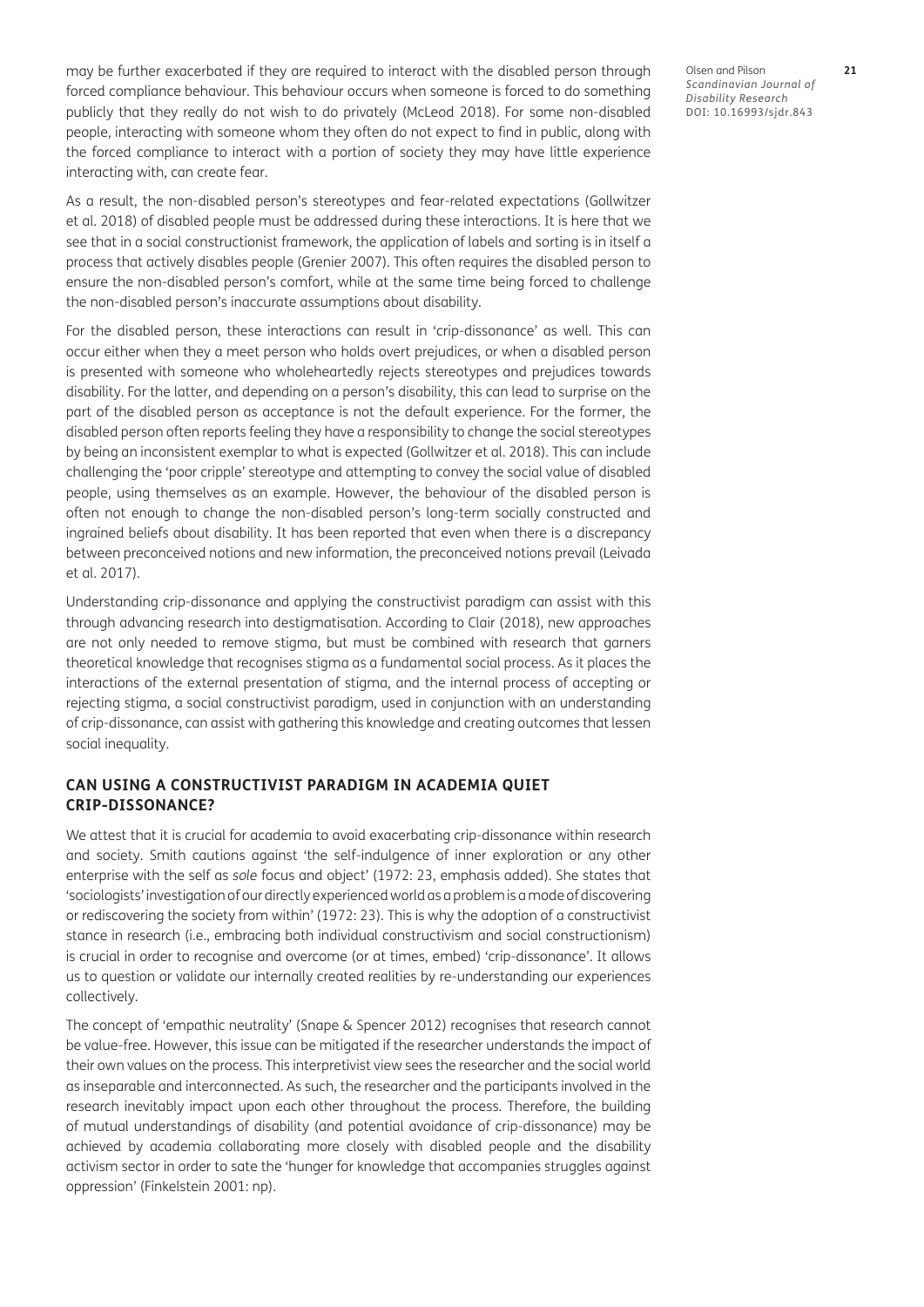In terms of employing researchers, academia, public organisations, and private industry must recognise that a researcher's history and current status play a vital part in the production (and interpretation) of data [\(Hennink et al. 2013](#page-11-0)). It can then be postulated that it is not just the comfort that one feels when interacting with someone with similar self-perceived social identities during qualitative research, rather it is a recognition of the shared realities of life, the external influences upon it (constructionism) and the internal valuation of these influences (constructivism) that leads to quality information emanating from the research.

Hahn [\(2001\)](#page-11-0) expands upon this when he argues that the presence of a visible or openly stated disability in a researcher may contribute to those being interviewed being more truthful. He compares this with other methodological approaches seen in research where interviewers and respondents from the same ethnic and cultural backgrounds are matched. We must, however, state here that we do not suggest that disabled and embodied experiences can be homogenised. For example, both authors of this article are legally considered disabled in Great Britain under the 2010 Equality Act. However, both have vastly different lived experience of disability. We also recognise that the experiences of physically and intellectually disabled people will be completely different. This paper may be of greater application to considering the experiences of the former, especially given the personal experiences of the authors in relation to disability. We mean instead to suggest that when applying an interpretative approach, one that acknowledges subjectivity and a recognition that the participant possesses subjective views of their world [\(Hennink et al. 2013](#page-11-0)), it can be ventured that the closer these two socially and internally constructed realities are, the more effective and appropriate the collection and interpretation of the data will be.

Having a researcher with an 'obvious' or openly-stated disability has other benefits. When one considers the central and irreducible role of the researcher and Harvey's [\(1990\)](#page-11-0) recognition that the application of references held by researchers can be an extreme threat to 'accuracy' of data interpretation, the value of recognising and addressing crip-dissonance is further supported. It clarifies that while power dynamics present in research can be an issue, a larger issue in terms of the 'authenticity' of outcomes may be the interpretation of the data by those who hold different 'realities' from participants. Furthermore, Barton [\(1996](#page-10-1)) and Oliver ([1996](#page-12-0)) have expressed concerns regarding non-disabled researchers undertaking disability research. For example, if the medical model is held by a non-disabled researcher as an objective reality, then their interpretation of the information they gather may be impacted by this, and cripdissonance can be created and concretised. Conversely, disabled researchers may have experienced similar dominant oppressive social structures to disabled participants and may share a more closely aligned internal and external view, leading to increased 'accuracy' of data interpretation, especially if they are positioned in participatory roles to co-produce and co-construct knowledge and understandings of disability.

# **DISCUSSION – HOW CAN (AND SHOULD) CRITICAL DISABILITY STUDIES INTERACT WITH 'CRIP-DISSONANCE'?**

In the relativists' world there is no single shared reality, but rather different social constructions of reality [\(Snape & Spencer 2012](#page-13-0)). The constructivist paradigm (i.e., individual constructivism and social constructionism used together for evaluation of peoples internal and external perceptions of their and others reality) can aid in interrogating the different constructions of reality. This can be a useful tool for disabled people, and other marginalised groups negatively impacted by subjective realities that can be imposed upon them from the others constructed interpretations of their lived realities. Constructed understanding is created through social interactions with others, the world they inhabit (i.e., social constructionist thinking), and their internal reactions (i.e., individual constructivist thinking) to these interactions. As discussed, when it comes to disability, this can lead to 'crip-dissonance'. Disabled people must either accept or reject the 'reality' they are presented with concerning their own value, which can often contradict their lived experience.

Meekosha and Shuttleworth's [\(2009\)](#page-12-0) seminal paper on the development of the Critical Disability Studies discipline outlines its key principles as encompassing: the avoidance of reducing understandings of disability via applying an objective lens; the need to link theory Olsen and Pilson **22** *Scandinavian Journal of Disability Research* DOI: [10.16993/sjdr.843](https://doi.org/10.16993/sjdr.843)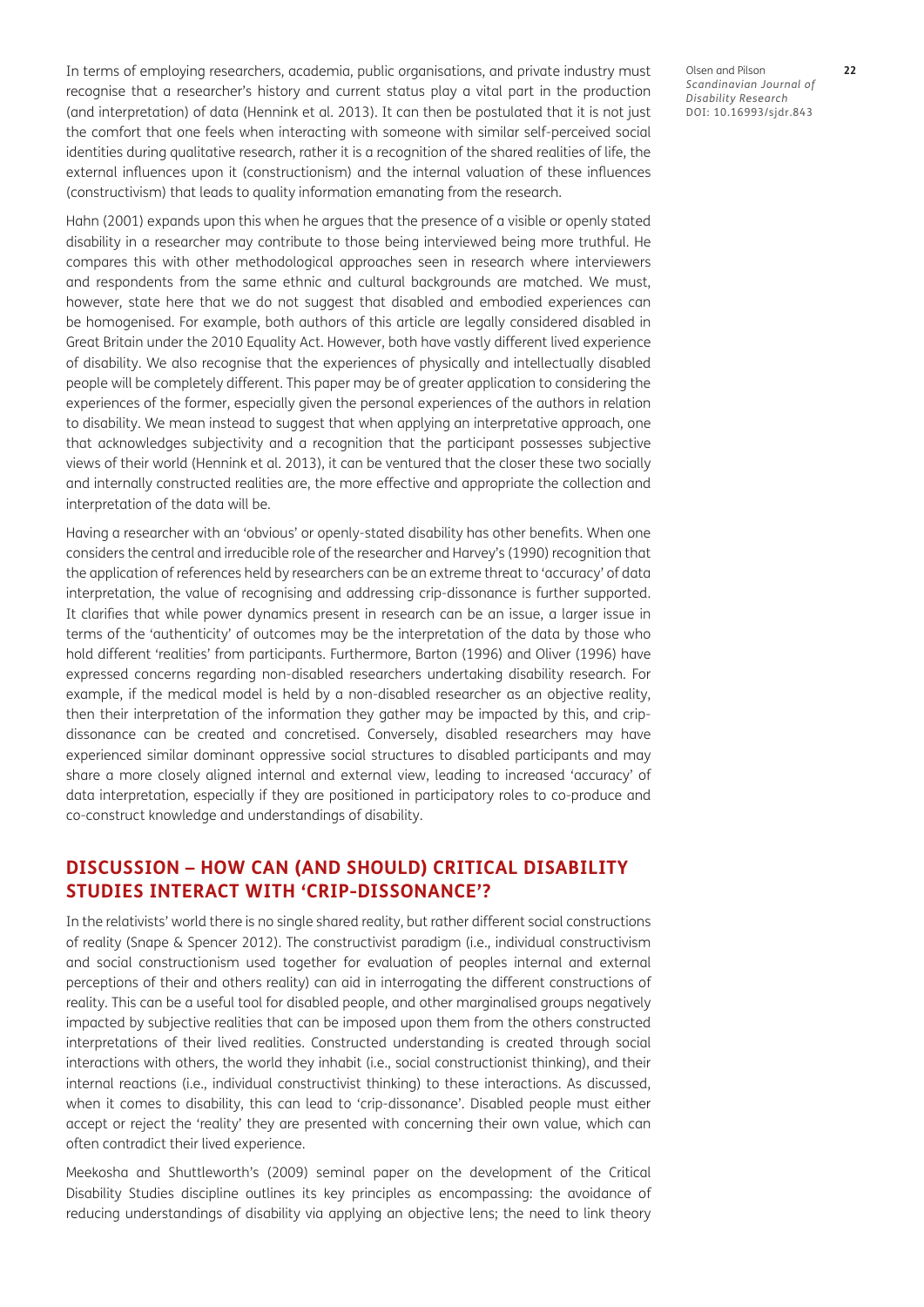and praxis in developing understandings of disability in ways that might promote autonomy and empowerment for disabled people; the requirement of the discipline to engage with its underpinning conceptual frameworks; and the need to engage with other cultures to mutually develop and share culturally significant concepts (2009: 47). Adopting a constructivist paradigm, therefore, offers Critical Disability Studies scholars an opportunity to meet these principles, as it provides them with the opportunity to unsubscribe from empirical limitations and to be bold in their theorising ([Schaller 2002](#page-12-0)).

Researchers can evaluate the construction of disability through a cultural predisposition to what people see as 'disabled actions' and 'normative actions', what the expectations are for both, and how people came to hold them as expectations ([Grenier 2007](#page-11-0)). In its most basic form, individual constructivism means that our perceptions are our reality. It rejects the belief that methods exist that can uncover a true reality [\(Jost & Kruglanski 2002\)](#page-11-0). Instead, in the constructivist paradigm, reality is something subjective, something rooted in perceptions, experiences, and feelings ([Ryan 2018](#page-12-0)). This is not to say that groups of people cannot have shared or similar experiences. They can – and it is the similarities in these common cores of experiences of people's shared realities that can lead to research that is 'representative'. This is because 'if several reports confirm a statement, then it can be considered true as a representation of a socially constructed reality' ([Snape & Spencer 2012: 14\)](#page-13-0).

However, a subscription to the belief that a representation of a shared constructed reality exists does not mean that those who share in that reality determine the quality of that group's lived experience. This would remove the entirety of the social plane [\(Vygotsky 1987\)](#page-13-0) from existence when, in fact, it has a huge role to play in the creation of their reality. A Vygotskian conception of learning states that an individual begins to construct 'reality' in an interactive way in the social plane – 'it is not passively reflected in perception or abstractly cognized ... it is encountered in practice' ([Vygotsky 1987](#page-13-0): 78–79). This means that engagement in the social sphere with other people and social structures catalyses understandings of reality. These structures can prove oppressive to disabled people. For instance, the continued existence of harmful preconceived notions/stereotypes about disability rarely impacts the non-disabled population in a harmful way. The same cannot be said for disabled people, especially when non-disabled people are regularly empowered to make decisions on behalf of disabled people. This poses a problem because not only is it difficult to alter ingrained beliefs, but Ackermann (citing Piaget) states it would be psychologically catastrophic if humans changed their view every time they encountered a surface perturbation. She attests that shaking a sticky belief, without disturbing the person, can be achieved, but the person must be given more than one opportunity to engage in the phenomena ([Ackermann 2012\)](#page-10-1).

This can be hard to accomplish when segregative practices and limited personal interaction with disabled people can lead to some non-disabled people's only real experience of disability being the socially inherited negative stereotypes they obtain from others. These stereotypes are also socially reinforced through literature, film, television, social media, and other avenues of socio-cultural influence. With no counter-narrative, no personal relationships, and no real experience interacting with disabled people, these misconceptions may be accepted as truth. Ackermann's [\(2012\)](#page-10-1) assertion that multiple opportunities to experience phenomena may change beliefs is supported by research by Dixon et al. [\(2018\)](#page-11-0), who found that non-disabled people's attitudes improved towards disabled people when they had increased opportunities for meaningful interactions with them. They also found that when non-disabled people had a personal relationship with a disabled person, they were increasingly aware of the barriers and prejudice faced by disabled people. It appears, therefore, that in order to overcome cripdissonance, scholars and others need to undertake further research to understand how nondisabled people 'make sense of the phenomenon we want to teach, if we want to get them to abandon their current views of the world' [\(Ackermann 2012](#page-10-1)).

It is only after we understand this phenomenon that the application of theories such as critical theory can ensue. After this occurs, then discovering how social processes, such as the interactions between disabled people and institutions impact the construction of disability [\(Kitchin 1998](#page-12-0)), both within the disabled person and society, can truly proceed. This is in line with Vehmas and Watson ([2014](#page-13-0)), who state that to abolish oppression, one must understand that groups of people are both marginalised and oppressed, and this requires more than a Olsen and Pilson **23** *Scandinavian Journal of Disability Research* DOI: [10.16993/sjdr.843](https://doi.org/10.16993/sjdr.843)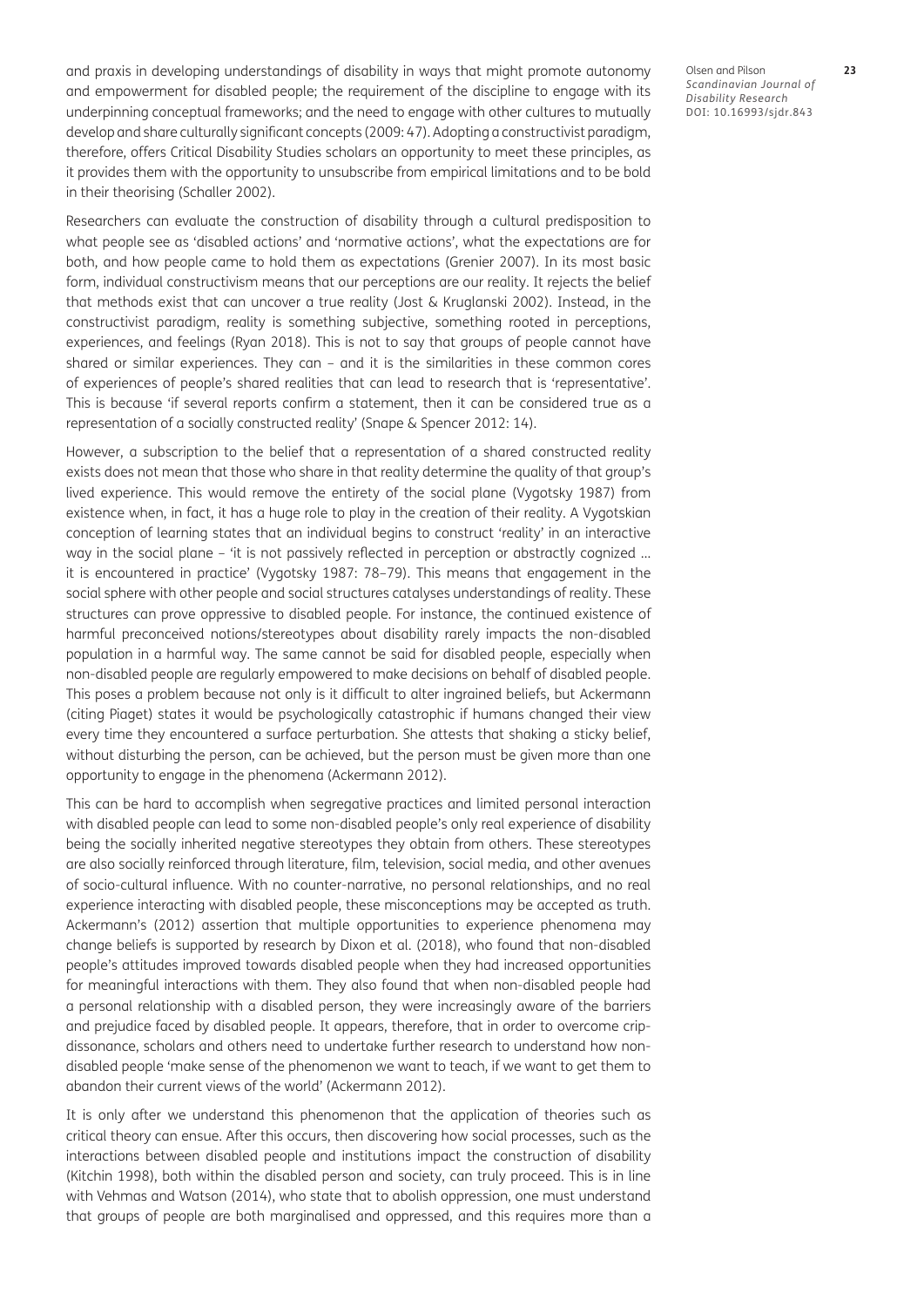simple analysis of how they have been characterised and labelled. Instead, it requires theories that 'seeks to challenge world views and the underlying power structures that create them' [\(Ryan 2018: 18](#page-12-0)). This cannot be done until the non-disabled people in these power structures understand how such structures and systems impact upon the experiences of disabled people. As Yates ([2015: 102\)](#page-13-0) asserts:

For many disabled people, there have been and remain significant struggles connected directly to the ways in which their lives are shaped by a truth that they are obliged to recognise in themselves, a truth that exacts a severe cost, a cost of difference, inferiority and subordination, a truth that is apprehended by power relations and practices of government that lock them into relationships with others and positions within institutional settings.

Up until now critique has been an integral part of the process; however, as this article demonstrates, critique only has value if it is interwoven with knowledge [\(Harvey 1990](#page-11-0)). Until this knowledge is obtained it may not be used to emancipate people from domination [\(Held 1980](#page-11-0)). Obtaining this knowledge means acknowledging that marginalised group live in different realities and that freeing people from domination cannot occur until these realities are understood. The constructivist paradigm can be an essential tool in performing this necessary research.

## **CONCLUSION**

This article has demonstrated that the constructivist paradigm (i.e., individual constructivism and social constructionism used in combination for the evaluation of people's internal and external perceptions of theirs and others reality) allows researchers to better evaluate how internal and external evaluations of disability can be accepted or rejected by those presented with evaluations of the person's reality that may not match their lived experience.

 We firmly place our understandings of disability as both personally and mutually constructed and situated within social discourses: 'disability is not a universal, unambiguous, and invariable phenomenon but a concept that, as emphasized by the Convention on the Rights of Persons with Disabilities, is constantly evolving' [\(Goodley, Szarota & Wolowicz 2020: 4](#page-11-0)). We therefore assert that the constructivist paradigm can aid in explaining the lack of acceptance and inclusion of disabled people into society. Part of existing exclusion may be due to a collision of interpretations of reality which can result in 'crip-dissonance' (i.e., incompatible views of disability between disabled and non-disabled people). 'Crip-dissonance' may only be removed if the chasm between the two realities is filled with knowledge that is both individually and socially constructed, both internally and externally, and stemming from consistent exposure to phenomena based on the another's lived experiences that are outside their recognised schemata.

Goodley ([2013: 633](#page-11-0)) states that 'marginalization is a relational concept, emerging in the routines of (and interactions between) disabled and non-disabled people'. If parties have different conceptions of reality, this relationality can be where crip-dissonance occurs. To understand these wider societal constructs, we need to use the constructivist paradigm. A constructivist stance allows the individual to interpret their conception of reality via consideration of their own routines, while at the same time comparing and contrasting them via interactions with (non)disabled people. Therefore, adopting a constructivist paradigm conceptually, in the way we advise, means researchers can go beyond relativistic understandings of disability and can also begin to tie in post-structural elements to our conceptions – provoking questioning of the binary between ability and disability (and ableism and disablism) and aligning individual and wider societal interests ([Goodley 2017](#page-11-0); [Rabinow & Rose 2006\)](#page-12-0).

Finally, Navon ([1996](#page-12-0)), has stated that constructionist research has not given much attention to the destigmatisation of disability. One of the reasons for this may be that without taking into account corresponding constructivist perspectives garnered from disabled people, there was insufficient data to do so. The constructivist paradigm (which embraces the constructionistconstructivist continuum) remedies this barrier, making it a valuable tool for disabled people and other marginalised groups. Adopting it can represent an opportunity to not just to enhance

Olsen and Pilson **24** *Scandinavian Journal of Disability Research* DOI: [10.16993/sjdr.843](https://doi.org/10.16993/sjdr.843)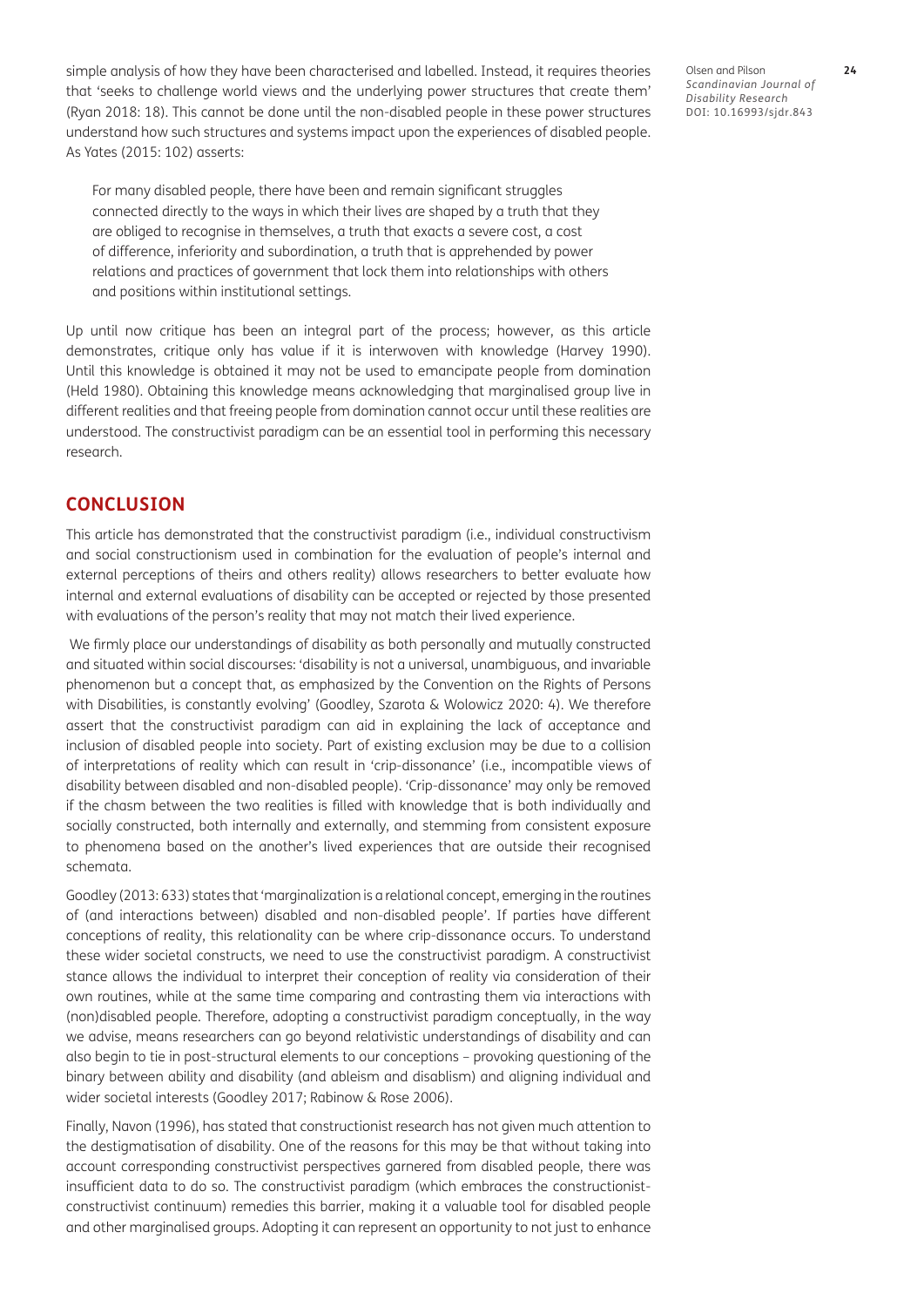<span id="page-10-1"></span>interpretivist disability studies, but also to move towards a more transformative philosophy. It can help us to move on from accepting that all realities are equally valid, to understanding which conceptions may be reifying oppression, by unmasking 'constructs that have possibly served in the exploitation of various individuals and groups for a [sic] assortment of reasons' [\(Young & Collin 2004: 377](#page-13-0)).

It is also important for the disabled person to be able to identify those with similar views to develop a sense of solidarity. It is hoped that utilising the word 'crip' may act as a provocation to non-disabled people from the outset to demonstrate their allyship with, or openness to developing understanding about disability. Just as disabled bodies invert societal expectations, the term 'crip-dissonance' subverts the 'conventions of language' [\(Schwandt 1994: 129\)](#page-12-0). 'Crip', slang for 'cripple', has attained taboo status in everyday 'polite' language, having 'a long history of pejorative use' ([Passanante Elman 2012: 318\)](#page-12-0). However, activists and disability scholars (notably [McRuer 2006](#page-12-0) and [Kafer 2013\)](#page-11-0) have reclaimed the term for the disabled community, bestowing upon it a new iteration as a verb. To 'crip' means to actively 'disrupt normative conditions of the neoliberal order … crip is a rallying call' [\(Goodley 2017: 39–42](#page-11-0)). 'Crip' becomes a signifier of aligned concepts of reality. Using the constructivist paradigm to interactively build knowledge between and within disabled and non-disabled people may help the latter to understand this activist conception of 'crip'. In doing so, they may relate further to the disabled community, and even reflexively situate themselves within a 'coalition of "left-behinds" who may or may not identify as disabled, but who can be … connected somehow through a crip analytic' ([McRuer 2016: np\)](#page-12-0).

Therefore, the constructivist paradigm, as well as removing crip dissonance, can also strengthen it in a positive manner. It can help disabled to avoid aligning their beliefs with those which can compromise or suppress their own understandings. It can enhance pride in the disabled identity. It can highlight ignorance, oppression, and misunderstanding. It can reframe disability 'as a potentially generative resource rather than unequivocally restrictive liability' [\(Garland-Thompson 2012: 340](#page-11-0)). Given that we are in the midst of a 'highly contentious political moment' ([Fine & Torre 2019: 433](#page-11-0)), it has never been more important for disabled people to embrace their situated knowledge and embodied experiences, and to share their expertise, in order rally against socio-political dis/ableism ([Goodley 2014\)](#page-11-0). Adopting a constructivist approach to generating understandings of disability can catalyse this crucial process.

# **COMPETING INTERESTS**

The authors have no competing interests to declare.

## <span id="page-10-0"></span>**AUTHOR AFFILIATIONS**

**Dr Jason Olsen** *[orcid.org/0000-0002-9562-3758](https://orcid.org/0000-0002-9562-3758)* Ulster University, GB **Anna Pilson***[orcid.org/0000-0002-9873-1754](https://orcid.org/0000-0002-9873-1754)* University of Durham, GB; University of Birmingham, GB

### **REFERENCES**

- Ackermann, Edith. 2012. "Edith Ackermann (MIT) Talk at The Beyond Bits And Atoms Class, Stanford University, 19 Oct 2012". Accessed June 5, 2020. *<https://www.youtube.com/watch?v=cz9yHiaVES8>*.
- Albrecht, Gary, Kathleen Seelman, and Michael Bury. 2001. "Introduction: The formation of disability studies". In *Handbook of Disability Studies,* edited by Gary Albrecht, Kathleen Seelman, and Michael Bury, 11–68. Thousand Oaks, CA: Sage.
- Al-Saggaf, Yeslam, and Kirsty Williamson. 2006. "Doing ethnography from within a constructivist paradigm to explore virtual communities in Saudi Arabia." *Qualitative Sociology Review,* 2(2): 5–20.
- Barton, Len. 1996. *Disability and society: Emerging Issues and Insights*. London: Longman.
- Berger, Peter, and Thomas Luckmann. 1966. *The social construction of reality: A treatise in sociology of knowledge*. Garden City, NY: Doubleday.
- Bubic, Andreja, D. Yves von Cramon, Thomas Jacobsen, Erich Schröger, and Ricarda Schubotz. 2009. "Violation of expectation: Neural correlates reflect bases of prediction". *Journal of Cognitive Neuroscience* 21(1): 155–68. DOI: *<https://doi.org/10.1162/jocn.2009.21013>*

Olsen and Pilson **25** *Scandinavian Journal of Disability Research* DOI: [10.16993/sjdr.843](https://doi.org/10.16993/sjdr.843)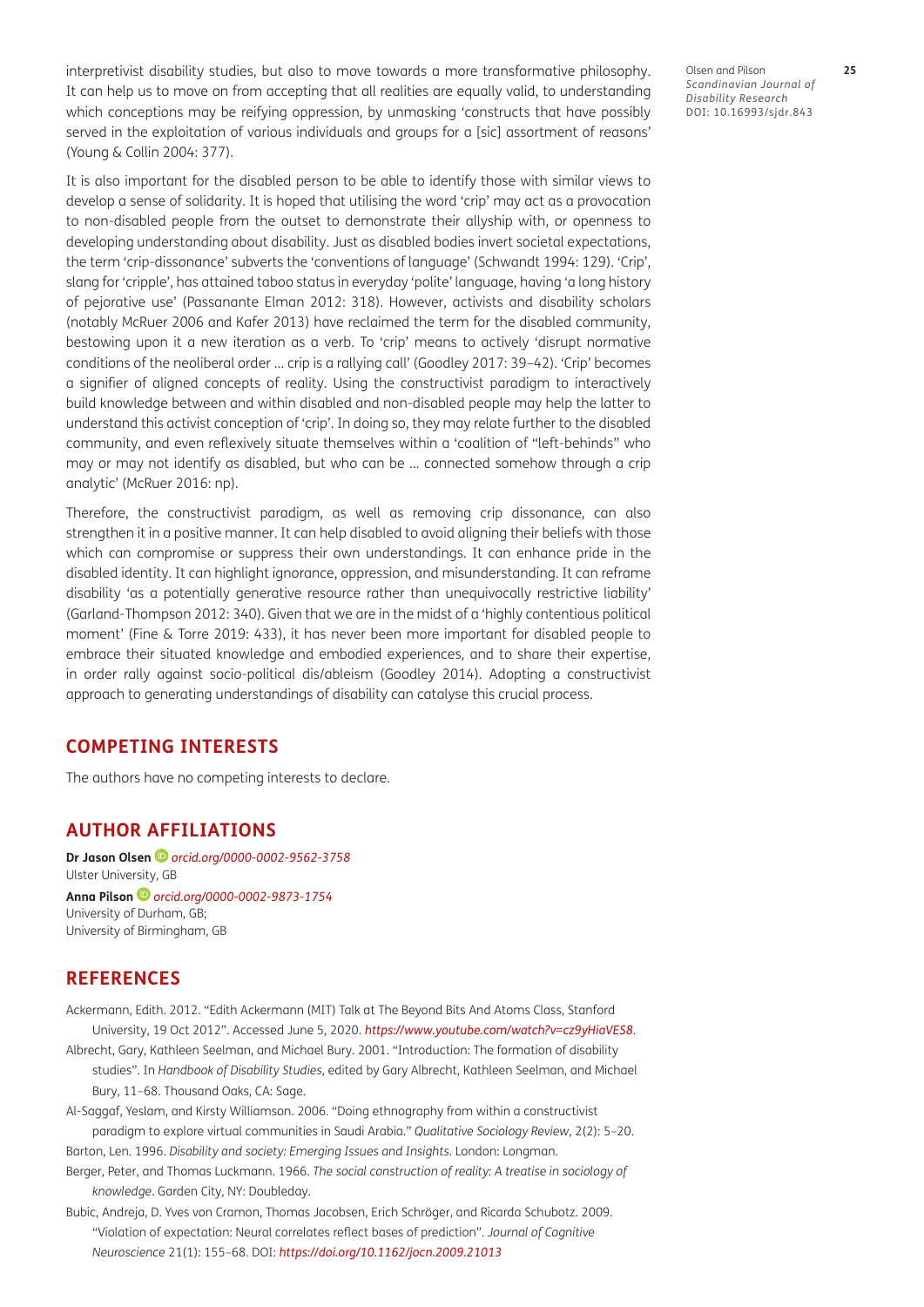<span id="page-11-0"></span>Charmaz, Kathy. 2014. *Constructing grounded theory*. London: Sage.

- Clair, Matthew. 2018. "Stigma." In *Core Concepts in Sociology*, edited by J. Michael Ryan, 318–321. London: Wiley-Blackwell.
- Dean, Mitchell. 1998. "Questions of Method." In *The Politics of Constructionism,* edited by Irving Velody and Robin Williams, 183–99. London: Sage. DOI: *<https://doi.org/10.4135/9781446279014.n14>*
- Dixon, Simon, Ceri Smith, and Anel Touchet. 2018. "The disability perception gap: Policy report." Accessed October 30, 2019. *[https://www.scope.org.uk/scope/media/files/campaigns/disability-perception-gap](https://www.scope.org.uk/scope/media/files/campaigns/disability-perception-gap-report.pdf)[report.pdf](https://www.scope.org.uk/scope/media/files/campaigns/disability-perception-gap-report.pdf)*
- Festinger, Leon. 1957. *A Theory of cognitive dissonance.* Stanford, CA: Stanford University Press. Fine, Michelle, and Maria Elena Torre. 2019. "Critical Participatory Action Research: A Feminist Project for Validity and Solidarity." *Psychology of Women Quarterly* 43(4): 433–44. DOI: *[https://doi.](https://doi.org/10.1177/0361684319865255) [org/10.1177/0361684319865255](https://doi.org/10.1177/0361684319865255)*
- Finkelstein, Vic. 2001. "A personal journey into Disability Politics." Speech, Leeds University Centre for Disability Studies, February 7, 2001. Accessed November 7, 2021. *[https://disability-studies.leeds.](https://disability-studies.leeds.ac.uk/wp-content/uploads/sites/40/library/finkelstein-presentn.pdf) [ac.uk/wp-content/uploads/sites/40/library/finkelstein-presentn.pdf](https://disability-studies.leeds.ac.uk/wp-content/uploads/sites/40/library/finkelstein-presentn.pdf)*
- Gabel, Susan, and Susan Peters. 2004. "Presage of a paradigm shift? Beyond the social model of disability toward resistance theories of disability". *Disability & Society* 19(6): 585–600. DOI: *[https://doi.](https://doi.org/10.1080/0968759042000252515) [org/10.1080/0968759042000252515](https://doi.org/10.1080/0968759042000252515)*

Gallagher, Deborah. 2004. "The Importance of Constructivism and Constructivist Pedagogy for Disability Studies in Education." *Disability Studies Quarterly* 24(2). DOI: *<https://doi.org/10.18061/dsq.v24i2.489>*

Garland-Thompson, Rosemarie. 2012. "The Case for Conserving Disability." *Bioethical Inquiry* 9: 339–355. DOI: *<https://doi.org/10.1007/s11673-012-9380-0>*

Gergen, Kenneth. 2001. *Social construction in context.* Thousand Oaks, CA: Sage.

- Goethals, Tina, Elisabeth de Schauwer, and Geert van Hove. 2015. "Weaving intersectionality into disability studies research: Inclusion, reflexivity and anti-essentialism." *Journal of Diversity and Gender Studies* 2(1–2): 75–94. DOI: *<https://doi.org/10.11116/jdivegendstud.2.1-2.0075>*
- Gollwitzer, Mario, Anna Thorwart, and Karin Meissner. 2018. "Editorial: Psychological responses to violations of expectations." *Frontiers in Psychology* 8. DOI: *<https://doi.org/10.3389/fpsyg.2017.02357>*
- Goodley, Dan. 2013. "Dis/entangling critical disability studies." *Disability & Society* 28(5): 631–44. DOI: *<https://doi.org/10.1080/09687599.2012.717884>*
- Goodley, Dan. 2014. *Dis/Ability Studies: Theorising disablism and ableism.* Oxford: Routledge. DOI: *[https://](https://doi.org/10.4324/9780203366974) [doi.org/10.4324/9780203366974](https://doi.org/10.4324/9780203366974)*

Goodley, Dan. 2017. *Disability Studies: An Interdisciplinary Introduction.* London: Sage.

- Goodley, Dan, Magda Szarota, and Agnieszka Wołowicz. 2020. "Possible and Disability." In *The Palgrave Encyclopedia of the Possible*, edited by Vlad Glăveanu. London: Palgrave Macmillan. DOI: *[https://doi.](https://doi.org/10.1007/978-3-319-98390-5_64-1) [org/10.1007/978-3-319-98390-5\\_64-1](https://doi.org/10.1007/978-3-319-98390-5_64-1)*
- Grenier, Michelle. 2007. "Inclusion in Physical Education: From the Medical Model to Social Constructionism." *Quest* 59(3): 298–310. DOI: *<https://doi.org/10.1080/00336297.2007.10483554>*
- Grue, Jan. 2016. "The social meaning of disability: A reflection on categorisation, stigma and identity." *Sociology of Health & Illness* 38(6): 957–964. DOI: *<https://doi.org/10.1111/1467-9566.12417>*
- Hahn, Harlan. 2001. "Attitudes toward disabilities: A research note on activists with disabilities." *Journal of Disability Policy Studies* 12(1): 40–46. DOI: *<https://doi.org/10.1177/104420730101200105>*
- Hartigan, John. 2005. "The end of social construction: What comes next?" *Social Analysis* 49(2): 205–212.

### DOI: *<https://doi.org/10.3167/015597705780886301>*

Harvey, Lee. 1990. *Critical social research*. London: Unwin Hyman.

Held, David. 1980. *Introduction to critical theory*. London: Polity Press. DOI: *[https://doi.](https://doi.org/10.1525/9780520341272)*

#### *[org/10.1525/9780520341272](https://doi.org/10.1525/9780520341272)*

Hennink, Monique, Inge Hutter, and Ajay Bailey. 2013. *Qualitative research methods*. London: Sage. Hosking, David. "Critical disability theory." *Paper presented at 4th Biennial Disability Studies Conference,* 

- *Lancaster University*, UK, September 2008.
- Jones, Susan. 1996. "Toward inclusive theory: disability as social construction." *NASPA Journal* 33(4): 347–54. DOI: *<https://doi.org/10.1080/00220973.1996.11072421>*
- Jost, John, and Arie Kruglanski. 2002. "The Estrangement of social constructionism and experimental social psychology: History of the rift and prospects for reconciliation." *Personality and Social Psychology Review* 6(3): 168–187. DOI: *[https://doi.org/10.1207/S15327957PSPR0603\\_1](https://doi.org/10.1207/S15327957PSPR0603_1)*
- Kafer, Alison. 2013. *Feminist, Queer, Crip*. Bloomington, IN: Indiana University Press.
- Kelly, George. 1963. *A theory of personality: The psychology of personal constructs.* New York: W.W. Norton & Company.

Olsen and Pilson **26** *Scandinavian Journal of Disability Research* DOI: [10.16993/sjdr.843](https://doi.org/10.16993/sjdr.843)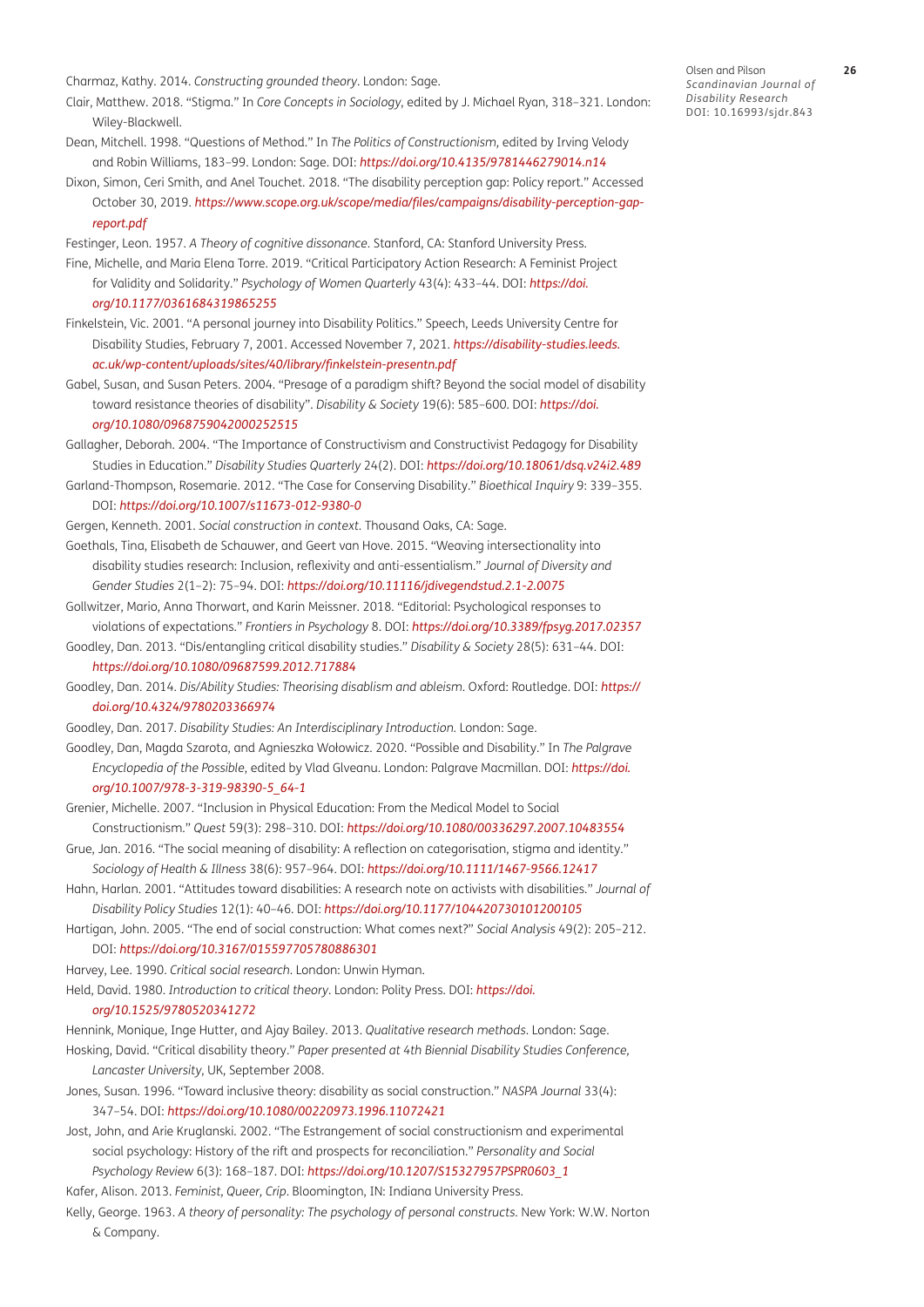- <span id="page-12-0"></span>Kitchin, Rob. 1998. "'Out of place', 'Knowing one's place': Space, power and the exclusion of disabled people." *Disability & Society* 13(3): 343–56. DOI: *<https://doi.org/10.1080/09687599826678>*
- Leivada, Evelina, Maria Kambanaros, and Kleanthes Grohmann. 2017. "The locus preservation hypothesis: Shared linguistic profiles across developmental disorders and the resilient part of the human language faculty." *Frontiers in Psychology* 8. DOI: *<https://doi.org/10.3389/fpsyg.2017.01765>*
- Lincoln, Yvonna, and Egon Guba. 1985. *Naturalistic inquiry*. Newbury, California: Sage. DOI: *[https://doi.](https://doi.org/10.1016/0147-1767(85)90062-8) [org/10.1016/0147-1767\(85\)90062-8](https://doi.org/10.1016/0147-1767(85)90062-8)*
- Linton, Simi. 1998. *Claiming disability: Knowledge and identity.* New York: New York University Press.
- Lynch, Michael. 1998. "Towards a constructivist genealogy of social constructivism." In *The Politics of Constructionism,* edited by Irving Velody and Robin Williams, 14–32. London: Sage. DOI: *[https://doi.](https://doi.org/10.4135/9781446279014.n2) [org/10.4135/9781446279014.n2](https://doi.org/10.4135/9781446279014.n2)*
- McLeod, Saul. 2018. "Cognitive Dissonance Theory." Accessed February 5, 2019. *[https://www.](https://www.simplypsychology.org/cognitive-dissonance.html) [simplypsychology.org/cognitive-dissonance.html](https://www.simplypsychology.org/cognitive-dissonance.html)*
- McRuer, Robert. 2006. *Crip Theory: Cultural Signs of Queerness and Disability*. New York: NYU Press.
- McRuer, Robert. "Crip Times: Disability, Globalization and Resistance." *Paper presented at the Inaugural Fordham Distinguished Lecture on Disability, Fordham University*, New York, April 2016.
- Meekosha, Helen, and Russell Shuttleworth. 2009. "What's so 'critical' about critical disability studies?" *Australian Journal of Human Rights* 15(1): 47–75. DOI: *[https://doi.org/10.1080/132323](https://doi.org/10.1080/1323238X.2009.11910861) [8X.2009.11910861](https://doi.org/10.1080/1323238X.2009.11910861)*
- Morris, Jenny. 1993. *Pride against prejudice*. London: The Women's Press.
- Navon, Liora. 1996. "Beyond constructionism and pessimism: Theoretical implications of leprosy destigmatisation campaigns in Thailand." *Sociology of Health and Illness* 18(2): 258–276. DOI: *<https://doi.org/10.1111/1467-9566.ep10935001>*
- Oliver, Mike. 1996. *Understanding Disability*. London: Macmillan. DOI: *[https://doi.org/10.1007/978-1-349-](https://doi.org/10.1007/978-1-349-24269-6) [24269-6](https://doi.org/10.1007/978-1-349-24269-6)*
- Oliver, Mike, and Colin Barnes. 2012. *The new politics of disablement*. London: Palgrave Macmillan. DOI: *<https://doi.org/10.1007/978-0-230-39244-1>*
- Olsen, Jason, Miro Griffiths, Armineh Soorenian, and Rebecca Porter. 2020. "Reporting from the margins: Disabled academics' reflections on higher education." *Scandinavian Journal of Disability Research* 22(1): 265–74. DOI: *<https://doi.org/10.16993/sjdr.670>*
- Passanante Elman, Julie. 2012. "Cripping safe sex." *Journal of Bioethical Inquiry* 9(3): 317–326. DOI: *<https://doi.org/10.1007/s11673-012-9379-6>*
- Piaget, Jean. 1952. *The origins of intelligence in children*. New York, NY: International University Press. DOI: *<https://doi.org/10.1037/11494-000>*
- Pilson, Anna. 2020. "Critical Disability Studies and Participatory Action Research: Antidotes to educational research's inherent 'othering'?" In *Interventions in Disabled Childhood Studies,* edited by Dan Goodley, Katherine Runswick-Cole, and Kirsty Liddiard, 49–54. Sheffield: iHuman Press.
- Rabinow, Paul, and Nikolas Rose. 2006. "Biopower today." *BioSocieties* 1: 195–217. DOI: *[https://doi.](https://doi.org/10.1017/S1745855206040014) [org/10.1017/S1745855206040014](https://doi.org/10.1017/S1745855206040014)*
- Reskin, Barbara. 2000. "The proximate causes of employment discrimination." *Contemporary Sociology*  29(2): 319–328. DOI: *<https://doi.org/10.2307/2654387>*
- Raskin, Jonathan. 2002. "Constructivism in psychology: Personal construct psychology, radical constructivism, and social constructionism." In *Studies in meaning: Exploring constructivist psychology,* edited by Jonathan Raskin and Sara Bridges, 1–26*.* New York: Pace University Press.
- Raskin, Jonathan, and Sara Bridges. 2004. *Studies in meaning 2*. New York: Pace University Press. Ryan, Gemma. 2018. "Introduction to positivism, interpretivism and critical theory." *Nurse Researcher* 25(4):14–20. DOI: *<https://doi.org/10.7748/nr.2018.e1466>*
- Schaller, Mark. 2002. "Any theory can be useful theory, even if it gets on our nerves." *Personality and Social Psychology Review* 6(3): 199–203. DOI: *[https://doi.org/10.1207/S15327957PSPR0603\\_5](https://doi.org/10.1207/S15327957PSPR0603_5)*
- Schwandt, Thomas. 1994. "Constructivist, interpretivist approaches to human inquiry". *Handbook of qualitative research*, edited by Norman Denzin and Yvonna Lincoln, 118–137. Thousand Oaks, CA: Sage.
- Shakespeare, Tom. 1998. "Social constructionism as a political strategy." In *The Politics of Constructionism,* edited by Irving Velody and Robin Williams, 168–181. London: Sage. DOI: *[https://doi.](https://doi.org/10.4135/9781446279014.n13) [org/10.4135/9781446279014.n13](https://doi.org/10.4135/9781446279014.n13)*
- Shelton, Summer. "Not an Inspiration Just for Existing: How Advertising Uses Physical Disabilities as Inspiration: A Categorization and Model." *Paper presented at AEJMC Southeast Colloquium, Texas Christian University*, Fort Worth, Texas. March 2017.

Olsen and Pilson **27** *Scandinavian Journal of Disability Research* DOI: [10.16993/sjdr.843](https://doi.org/10.16993/sjdr.843)